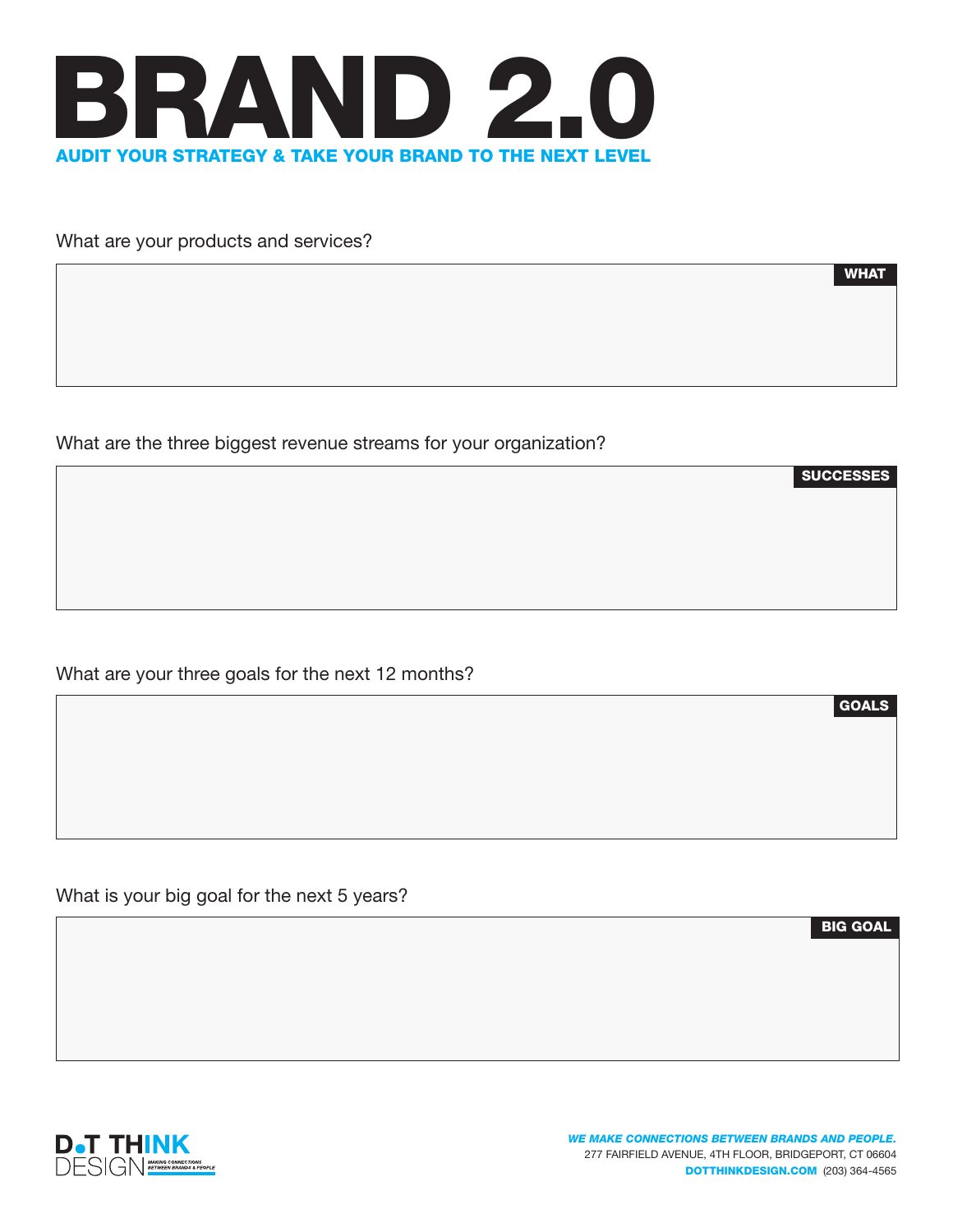

Who does your organization serve? Describe the top 3 categories.

What is your biggest hurdle when talking to a potential client?

Who are your three main competitors?

Why would a client choose to work with you over other alternatives?

VALUE PROPOSITION

COMPETITIVE SET

**DEMOGRAPHICS** 

CHALLENGES

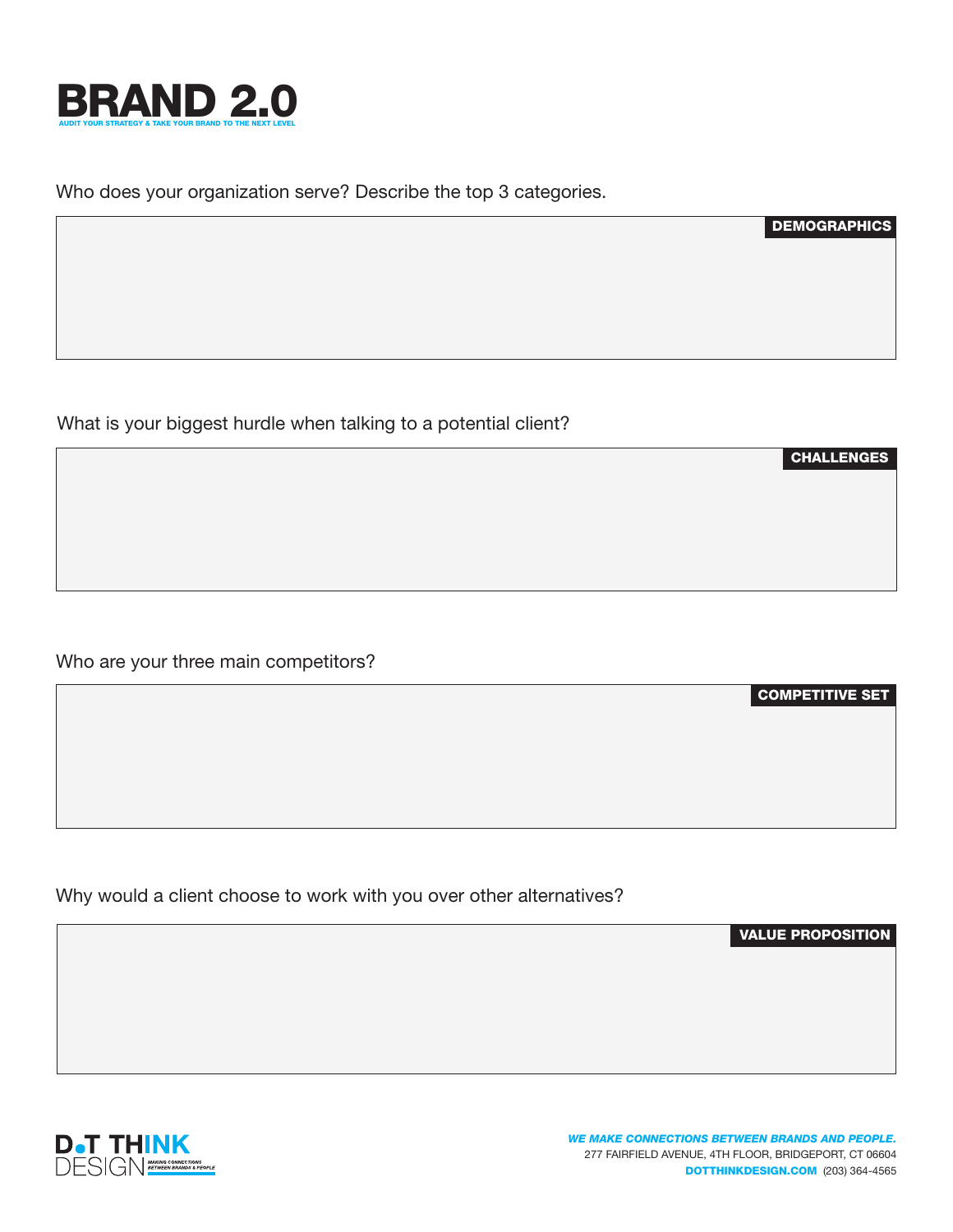

Why does your organization exist? Describe its purpose.

What future is your organization striving to realize? Describe it.

What values inspire and guide your organization? Choose the top 3.



VALUES

MISSION

VISION